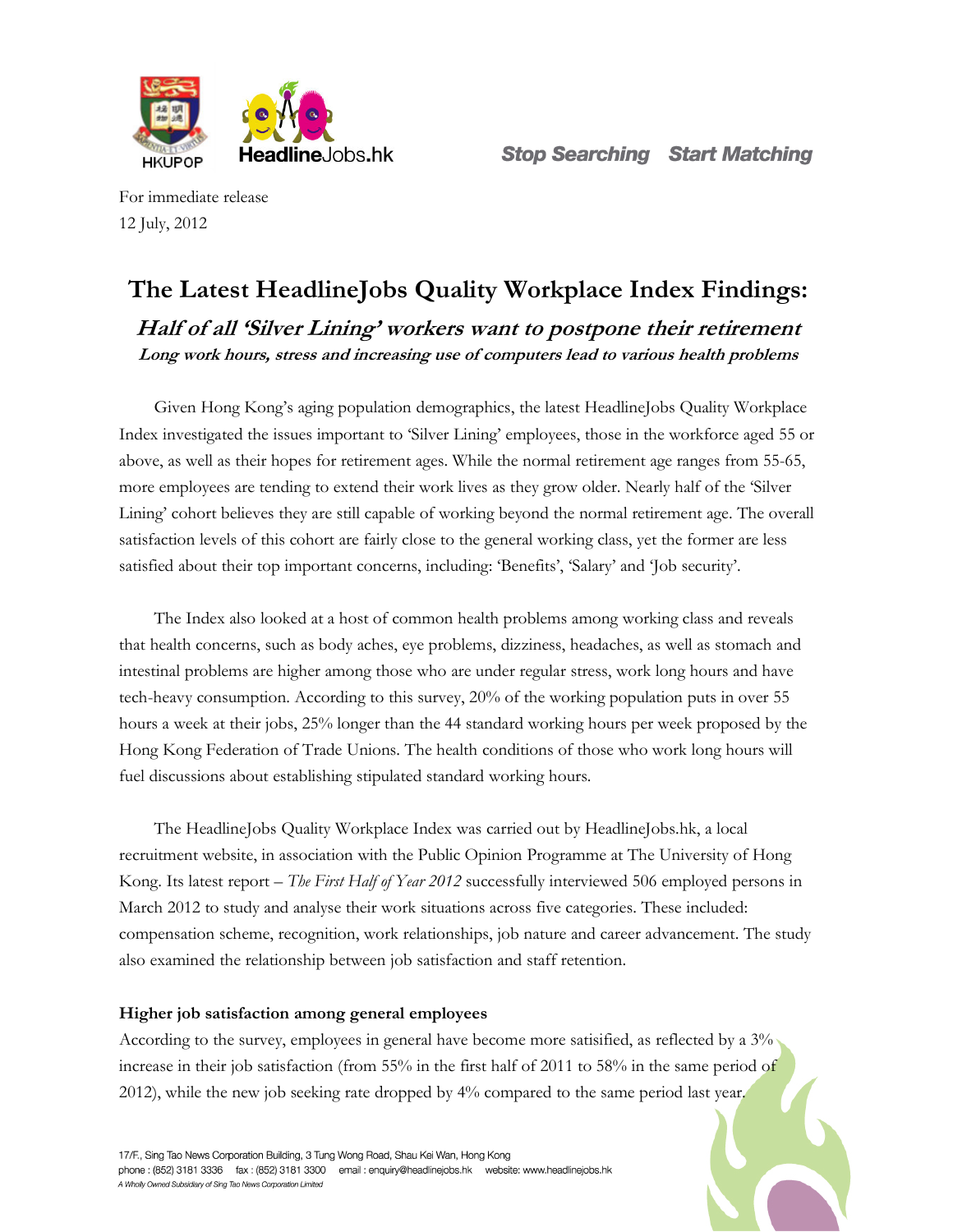

## **Stop Searching Start Matching**

Moreover, many top priority job satisfaction indicators recorded improvements, including 'Safe working environment', 'Relationships with co-workers', "Job security', 'Salary' and 'Management recognition'.

### 'Silver Lining' workers tend to be loyal and stable

Figures from the Population Census have revealed that the number of active working class individuals aged 55 or above rose from 8% of the workforce in 2001 to 14% in 2011. The proportion of the 'Silver Lining' cohort will continue to increase against a backdrop of an aging population in Hong Kong. The Index reports that while the overall satisfaction of the 'Silver Lining' cohort (56%) is just slightly lower than the general working population (58%), they tend to be more stable with only 13% planning to search for a new job in the near future; this is 7% lower than the general working population.



The 'Silver Lining' worker also considers 'Benefits' as one of the top priorities as the need for medical insurance grows with age. However, only a third (36%) of these individuals are satisfied with the current benefit scheme offerings from their companies. Disregard their dissatisfaction, the 'Silver Lining' group tends to be more loyal to their employers; they plan to stay 10.5 years on average with their current employers, compared to less than 5 years among the younger workers (those aged below 35).

The Silver Liner also seeks to retire at a later age. About half (46%) say they believe they are still capable of working beyond the normal retirement age of 55-65. On average they would like to retire at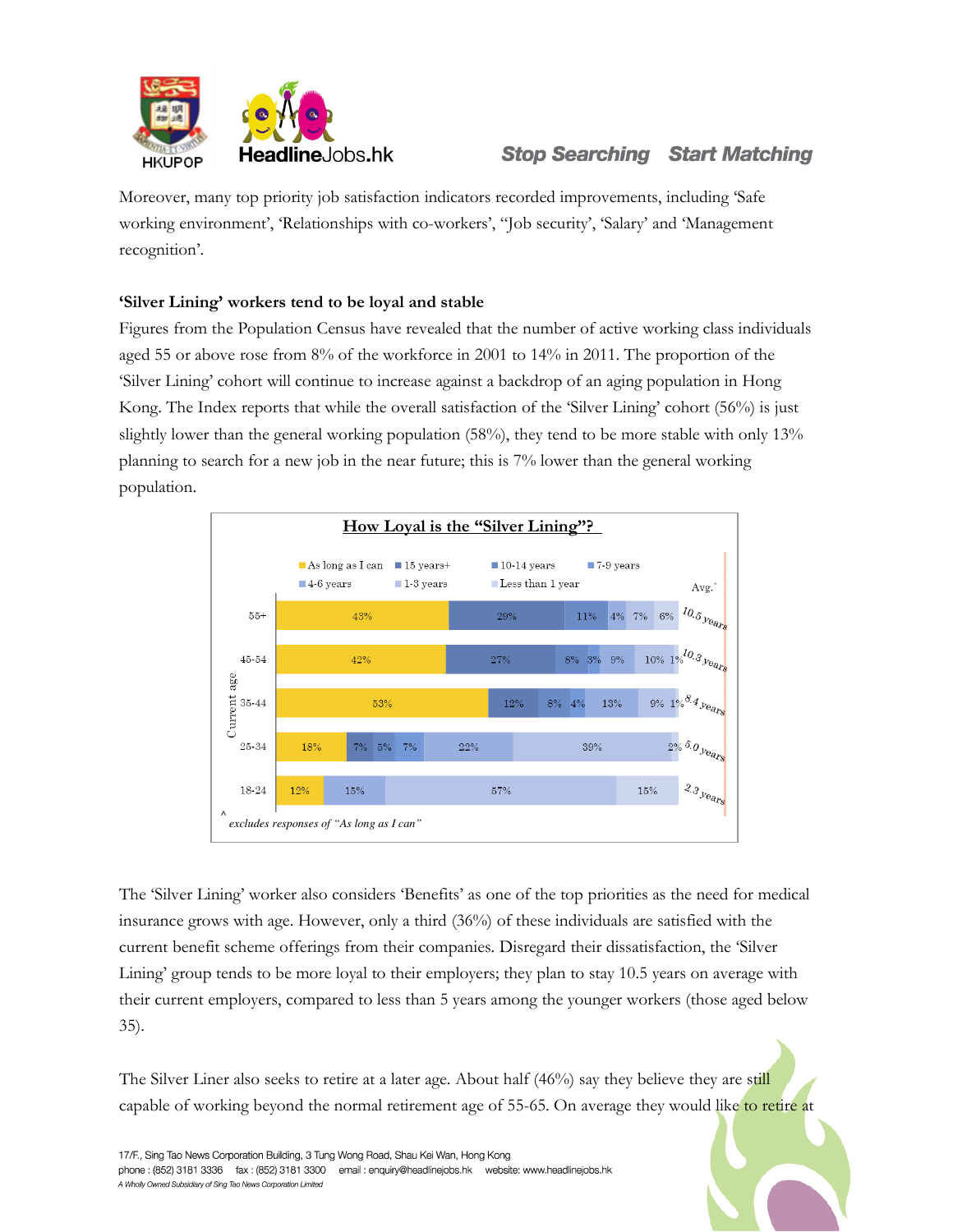

### **Stop Searching Start Matching**

64.4 years while 15% of these workers want to stay on even further, and plan to retire after they are 70 years old. Those aged under 54 wish to retire before 60 on average.

"As the aging of Hong Kong's population intensifies, human resources personnel should develop or fine tune their corresponding recruitment and retention strategies to cope with the various issues associated with this demographic trend," says Dr. Fanny Chan, CEO of HeadlineJobs.hk. "While many HRs in charge want to inject a young and dynamic spirit into their companies by employing the younger generation, the contributions and value of the 'Silver Lining' cohort in a firm cannot be under-estimated. Their loyalty, experience and capabilities can inspire us to have a new perspective on long-term staff development plans."

### Health problems among employees are widespread

Not surprisingly long hours at work commonly lead to various health problems among employees. Three quarters of employees (75%) have suffered from body aches related to the neck, shoulder, back and wrist during the past 6 months. Across different age groups, the younger workers (those aged 18-24) suffered from body pain most often with 86% of them saying they had body pain at work during the past 6 months.

With increasing use of computers at work, health problems related to the eyes, including dryness, blurred eyesight and sensitivity to bright lights have emerged as the second most commonly reported health problem always experienced by employees. Again, this is significantly higher among young employees aged 18-24 (25%) than the general working population (13%) with the same experience.



17/F., Sing Tao News Corporation Building, 3 Tung Wong Road, Shau Kei Wan, Hong Kong phone: (852) 3181 3336 fax: (852) 3181 3300 email: enquiry@headlinejobs.hk website: www.headlinejobs.hk A Wholly Owned Subsidiary of Sing Tao News Corporation Limited